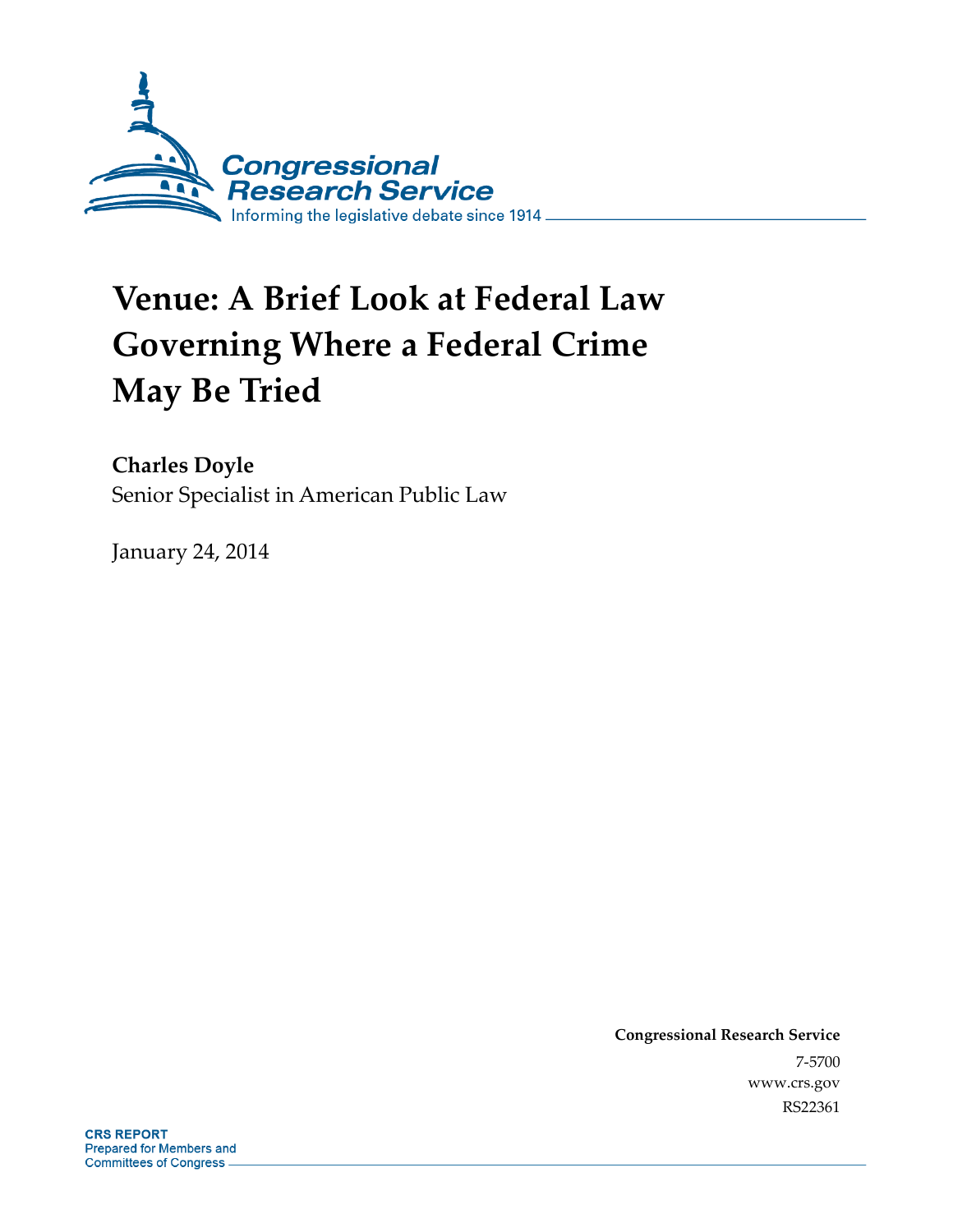## **Summary**

The United States Constitution assures those charged with a serious federal crime that they are entitled to jury trial in the state and district in which the crime occurred. A crime occurs in any district in which any of its "conduct" elements are committed. Some offenses are committed entirely within a single district; there they must be tried. Other crimes have elements that have occurred in more than one district. Still other crimes have been committed overseas and so have occurred outside any district. Statutory provisions dictate where a multi-district crime or overseas crime may be tried.

Section 3237 of Title 18 of the *U.S. Code* supplies three general rules for venue in multi-district cases. Tax cases may be tried where the taxpayer resides. Mail and interstate commerce offenses may be tried in any district traversed during the course of a particular crime. Continuous or overlapping offenses may be tried in any district in which they begin, continue, or are completed. For example, conspiracy, perhaps the most common continuous offense, may be tried where the scheme is joined or where any overt act in its furtherance is committed. These general rules aside, a few crimes, like murder or immigration offenses, have individual venue provisions.

In most instances, overseas crimes are tried in the district in which the accused is arrested or into which he is first brought from abroad.

An accused may request a change of venue for reasons of prejudice, convenience, plea, or sentence. Besides his venue rights, an accused is entitled to trial by an impartial jury. Inflammatory pre-trial publicity and other circumstances may hopelessly taint the pool of potential jurors. Nevertheless, before granting a change of venue, the courts will ordinarily exhaust alternative measures such as examination of potential jurors to ensure their impartiality. Beyond prejudice, a court may also grant a change of venue for the convenience of the accused, the government, victims, and witnesses. It rarely does. Finally, with the government's concurrence, the court may grant a defendant's request to plea or be sentenced in the district in which they are found.

This report is an abridged version of CRS Report RL33223, *Venue: A Legal Analysis of Where a Federal Crime May Be Tried*, by Charles Doyle, stripped of the footnotes and most of the citations to authority found in the longer version.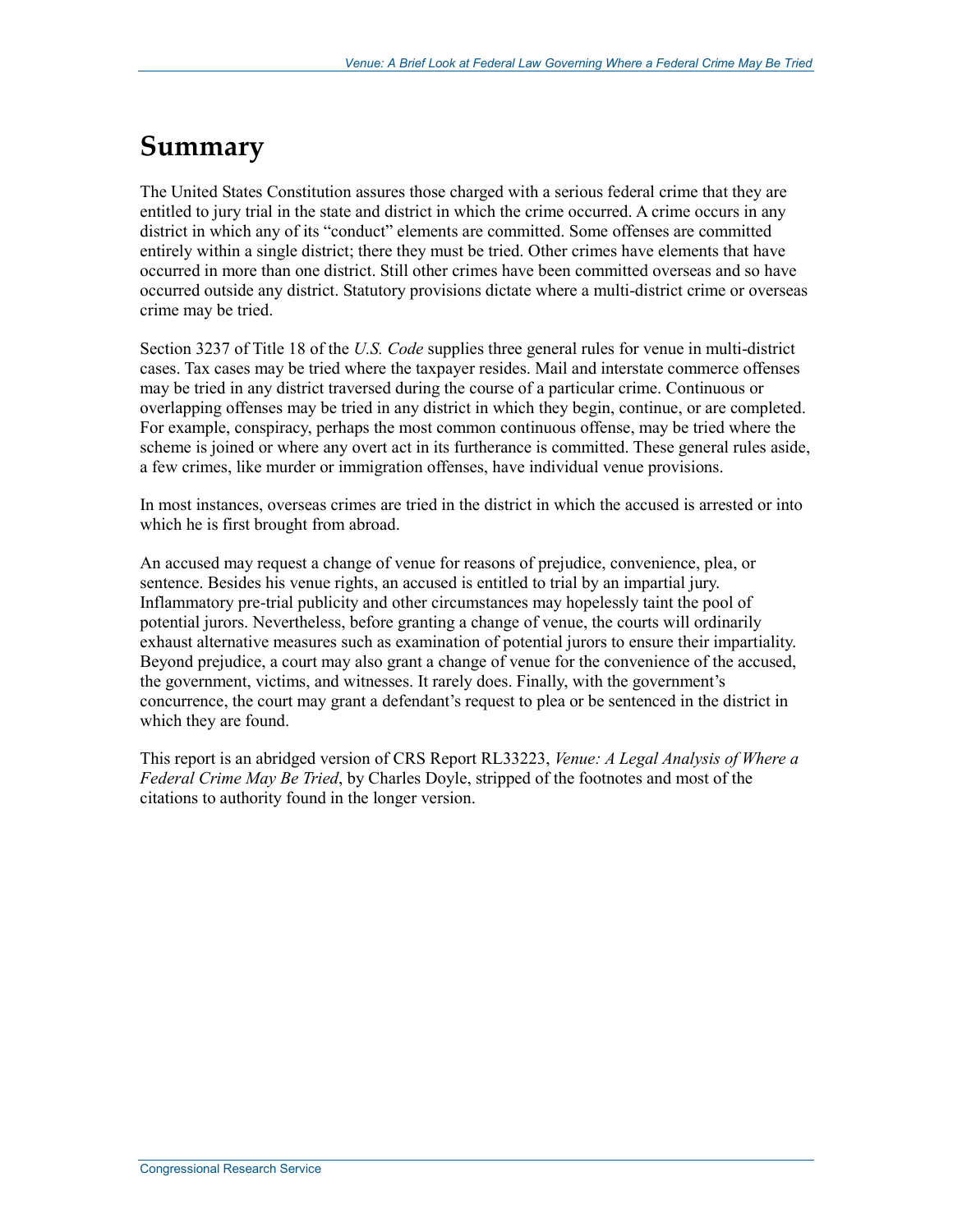# **Contents**

### Contacts

|--|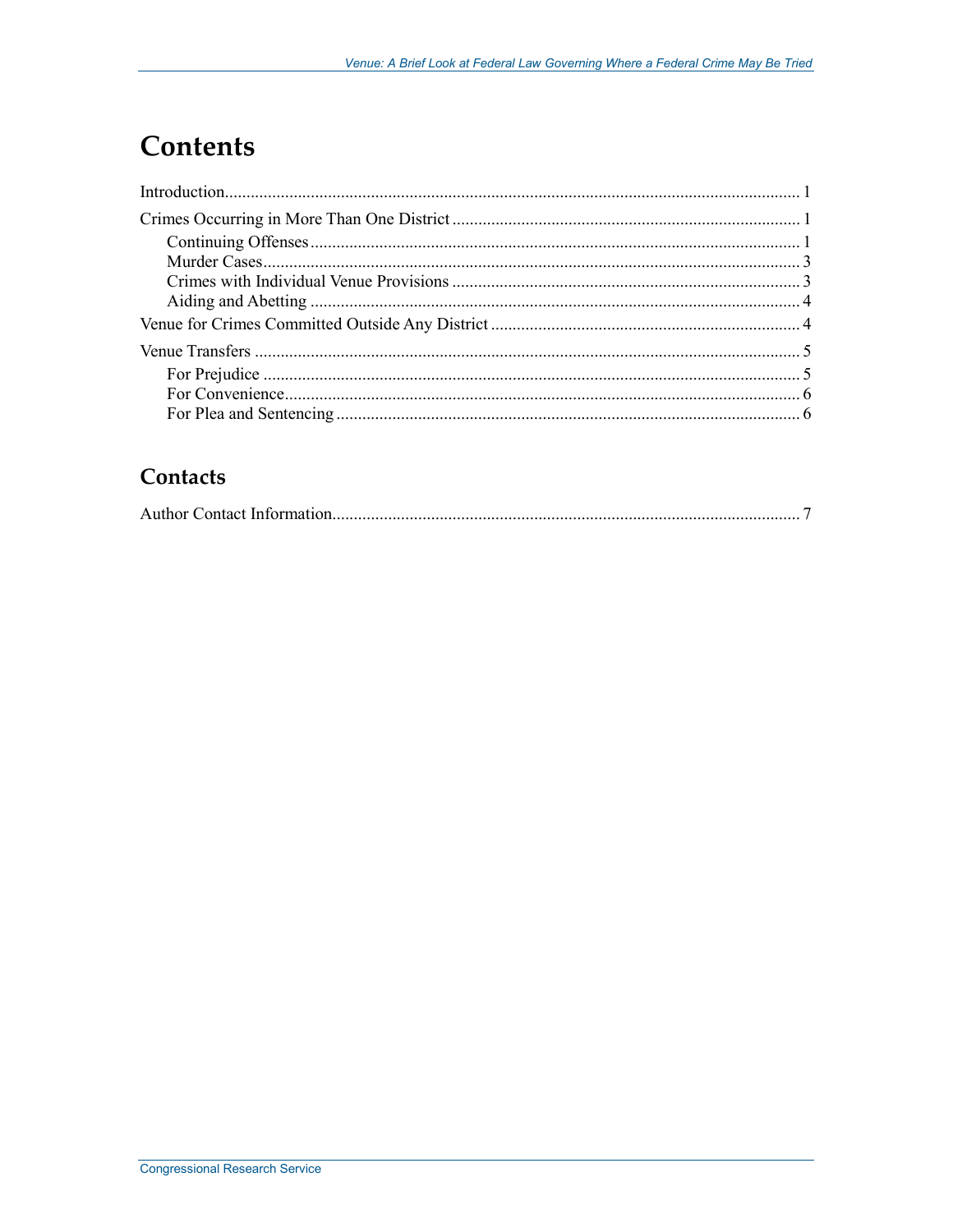# **Introduction**

The Constitution states that those accused of a federal crime shall be tried in the state in which the crime occurred and by a jury selected from the district in which the crime was committed. The words Congress uses when it drafts a criminal statute will establish where the offense occurs and therefore the district or districts in which venue is proper. The test endorsed in *Rodriguez-Moreno*, is the following: Where did the activity or omission that offends the statute's "conduct element" occur?

## **Crimes Occurring in More Than One District**

Some statutes limit venue to a particular district even though the offense could be said to have occurred in more than one district and thus otherwise might have been tried in any of the two or more districts in which it was committed. Others simply clarify the several districts in which venue for the trial of certain offenses is proper. The general statute that seeks to clarify venue in the case of multi-district crimes is 18 U.S.C. 3237. It consists of three parts: one for continuing offenses generally, another for offenses involving elements of the mails or interstate commerce, and a third for tax offenses.

### **Continuing Offenses**

*Conspiracy*: Some time ago, the Supreme Court pointed out that conspiracy could be considered something akin to a continuous offense. Conspiracy, it declared, may be tried in any district in which an overt act in its furtherance is committed, at least when the conspiracy statute has an overt act requirement, *Hyde v. United States* ("[I]f the unlawful combination and the overt act constitute the offense ... marking its beginning and its execution or a step in its execution, §731 of the Revised Statutes [18 U.S.C. 3237's predecessor] must be applied"). Even for those conspiracy offenses for which an overt act is not an element, the Court in *Hyde* implied that a prosecution might be had in any district in which an overt act in their furtherance was committed. Without apparent exception, the lower federal appellate courts have followed *Hyde's* lead and found venue proper for trial of conspiracy charges in any district in which an overt act is committed, regardless of whether the conspiracy statute in question requires proof of an overt act or not. It is interesting to note that in *Cabrales*, when the Court observed that the money launderer might have been tried as a conspirator in the district where the predicate offense (drug trafficking) occurred, it referred to the general conspiracy statute that requires an overt act, 18 U.S.C. 371, rather than the equally applicable drug trafficking conspiracy statute that does not, 21 U.S.C. 846. Nevertheless, later the Court in *Whitfield* mentioned in passing that "this Court has long held that venue is proper in any district in which an overt act in furtherance of the conspiracy was committed, even where an overt act is not a required element of the conspiracy offense."

*Venue in the Place of Impact*: Continuing offenses and the first paragraph of subsection 3237(a) present one other puzzle: When is venue proper in any district in which the crime's effects are felt? An earlier line of cases suggested that an obstruction of justice—intimidation or bribery of witness, bail jumping, or the like—might be tried in the district in which the proceedings were conducted even when the act of obstruction was committed elsewhere. The line gave birth to a suggestion that venue might be predicated upon the impact of the crime within a particular district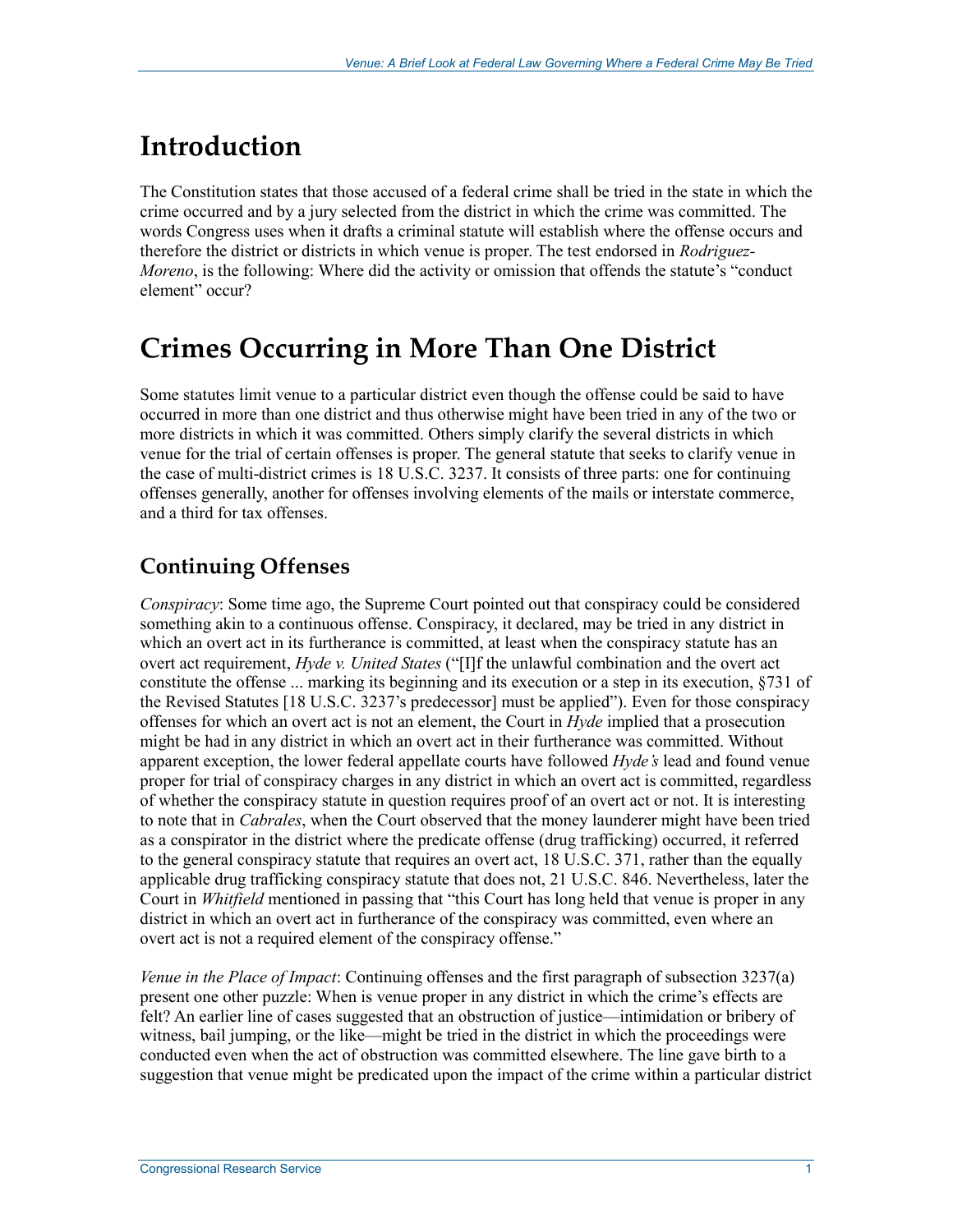especially when the offense involved other "substantial contacts" with the district of victimization.

After *Rodriguez-Moreno*, the courts continue to recognize an "effects" or "substantial contacts" test for venue, but generally hold that the effect must also constitute a "conduct element" under the statute defining the offense, and that venue may not be based on elements of the offense which are not conduct elements.

*Mail and Commerce Cases*: The second paragraph of subsection 3237(a) expands the number of districts where prosecutions for offenses involving smuggling, the mails, or commerce may be brought to any district from, through, or into which "commerce, mail matter, or [an] imported object or person moves." The paragraph was added when title 18 of the *United States Code* was revised in 1948. Interstate transportation and mail cases had previously been resolved under the continuing offense language of the first paragraph discussed above. Professor Wright suggested that the paragraph stems from a misreading of the Supreme Court's opinion in *United States v. Johnson* and that at its outer limits the paragraph may lie beyond constitutional expectations. Perhaps for this reason, although the paragraph has been used under a wide range of circumstances, its invocation has not always been successful.

*Tax Cases*: The tax provision, subsection 3237(b), is in fact a limited transfer provision under which the accused may ask to be tried in the district in which he resided at the time when the alleged offense occurred. The subsection was added in 1958 upon the view that prosecution in the district where a return was received or due rather than the district in which the taxpayer resided visited inappropriate inconvenience and expense upon taxpayers, their attorneys and witnesses. A qualified defendant's request to be tried in his home district, however, must be filed within 20 days. Requests that are not timely cannot be granted. The subsection is only available in the case of prosecutions under 26 U.S.C. 7203 (willful failure to file a return, supply information or pay a tax), or, if the government seeks to prosecute in a district where venue exists solely because of a mailing to the Internal Revenue Service, under 26 U.S.C. 7201 (attempted tax evasion) or 7206(1), (2), or (5)(various frauds and false statements).

*Other Continuous Offenses*: In *Armour Packing Co. v. United States*, the Supreme Court upheld a conviction following a trial in the Western District of Missouri for the offense of continuous carriage by rail of the defendant's products from Kansas to New York at an illegally reduced rate. The Court concluded that "[t]his is a single continuing offense … continuously committed in each district through which the transportation is received at the prohibited rate." The Court's most recent venue decision confirmed the continued vitality of this view when it held that if Congress so crafts a criminal offense as to embed within it a continuing offense as one of the conduct elements of the new crime, venue over the new crime is proper wherever trial over the continuing offense may be had. In *United States v. Rodriguez-Moreno*, it held that the constitutional right to a jury trial in the state and district in which the crime occurs did not preclude trial for use of a firearm during the commission of a predicate offense in a state and district, New Jersey, other than that in which the firearm was used, Maryland. The crime in question, 18 U.S.C. 924(c)(1), "contains two distinct conduct elements—as is relevant in this case, the 'using and carrying' of a gun and the commission of a kidnaping." A defendant commits a crime and may be tried where *he* commits any of its *conduct* elements. Kidnaping is a crime that continues from capture until release and therefore can be tried in any place from, through, or into which the victim is taken, and the appended gun charge travels with it.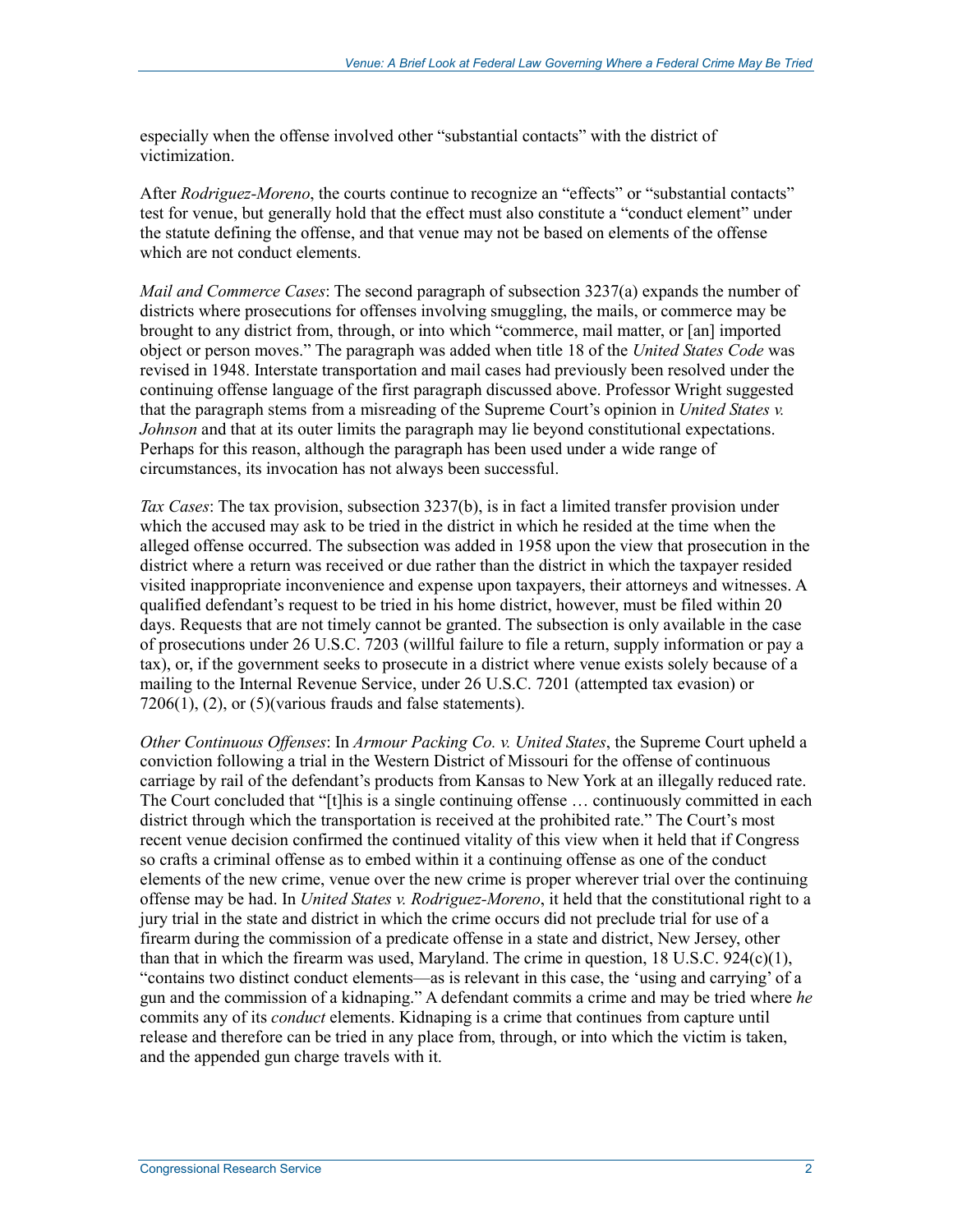In addition to kidnaping, the lower federal appellate courts have found venue proper based on the continuing nature of violations involving, *inter alia*: (a) false statements (18 U.S.C. 1001); (b) wire fraud (18 U.S.C. 1343); (c) mail fraud (18 U.S.C. 1341); (d) bank fraud (18 U.S.C. 1344); (e) possession of controlled substances with the intent to distribute (21 U.S.C. 841); (f) Hobbs Act (violent interference with interstate commerce) (18 U.S.C. 1951); (g) unlawful possession of a firearm (18 U.S.C. 922(g)); (h) Travel Act (interstate travel in aid of racketeering)(18 U.S.C. 1952); (i) violent crimes in aid of racketeering (18 U.S.C. 1959); (j) failure to pay child support (18 U.S.C. 228); (k) harobroing terrorists (18 U.S.C. 2339(b); and (l) providing material support for terrorist offenses (18 U.S.C. 2339A).

#### **Murder Cases**

Sections 3235 and 3236 of Title 18 of the *United States Code* provide special venue requirements in murder cases. Section 3235 dates from the First Congress, and states that "the trial of offenses punishable with death shall be had in the county where the offense was committed, where that can be done without great inconvenience." The cases under the section are few and rarely seem to favor the accused. For instance, more than one court has held that the section does not apply to offenses punishable with death unless the charges are for "unitary" murder offenses. As in other instances, the benefits of Section 3235 can be waived if the accused fails to move to dismiss for improper venue. Moreover, the determination of the benefit can be afforded "without great inconvenience" is a matter within the trial court's discretion. Great inconvenience has been found when there was no federal courthouse within the county in which the crime was committed; when a majority of the government's witnesses were located outside of the county in which the crime was committed; and when observance would overburden court resources.

Section 3236 provides that for venue purposes in murder and manslaughter cases, the offense will be deemed to have occurred where the death-causing act is committed. Congress enacted Section 3236 in apparent reaction to a Supreme Court observation that a federal murder case could not be brought if an injury were inflicted within a district in the United States but death occurred elsewhere. Here too the case law is sparse. Two trial courts have held that the section only applies to "unitary" murder cases and thus does not apply to murders committed in aid of racketeering in violation of 18 U.S.C. 1959. A third held that section must yield where Section 3237 (venue in multiple districts) is applicable. And an appellate court has held that under the section a father who battered his three-year-old daughter in one district may be tried in a second district where she died of pneumonia as a consequence of his negligence there.

#### **Crimes with Individual Venue Provisions**

Crimes with Individual Venue Statutes: In a few other instances, Congress had enacted special venue provisions for particular crimes. The provisions dictate venue decisions unless they contravene constitutional requirements. The list includes (a) 8 U.S.C. 1328 (importation of aliens for immoral purposes); (b) 8 U.S.C. 1329 (immigration offenses generally); (c) 15 U.S.C. 78aa (securities offenses); (d) 15 U.S.C. 80a-43 (investment company offenses); (e) 15 U.S.C. 298 (falsely stamped gold or silver); (f) 18 U.S.C. 228(e) (failure to pay legal child support obligations); (g) 18 U.S.C. 1073 (flight to avoid prosecution); (h) 18 U.S.C. 1074 (flight to avoid prosecution for property damage); (i) 18 U.S.C. 1512(*i*) (obstruction of justice); (j) 18 U.S.C. 1752(c) (secret service offenses); (k) 18 U.S.C. 1956(*i*) (money laundering); (l) 18 U.S.C. 2339(b) (harboring terrorists); and (m) 18 U.S.C. 2339A(a)(material support of terrorists).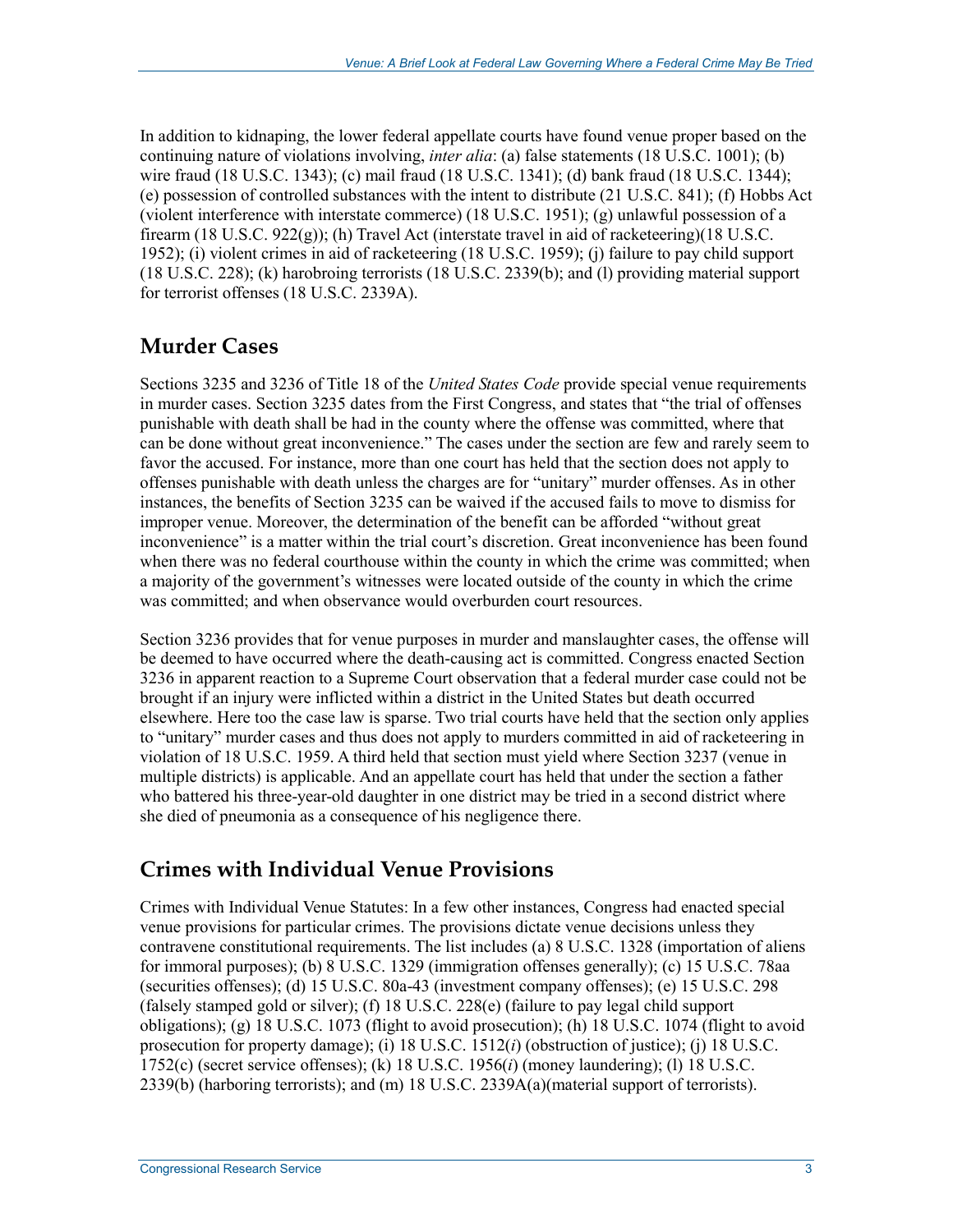### **Aiding and Abetting**

Those who aid and abet the commission of a federal crime are punishable as principals. *Cabrales* suggests they may be prosecuted wherever the underlying offense was committed. ("Nor do they charge her as an aider or abettor in the Missouri drug trafficking.") Subsequent lower federal appellate courts have so held.

### **Venue for Crimes Committed Outside Any District**

The Constitution recognizes that certain crimes, like piracy, may be committed beyond the geographical confines of any federal judicial district. Article III, after declaring that the trial of crimes shall be in the state in which they are committed, provides that, "but when not committed within any State, the Trial shall be at such Place or Places as the Congress may by Law have directed." The First Congress decided that "the trial of crimes committed on the high seas, or in any place out of the jurisdiction of any particular state, shall be in the district where the offender is apprehended, or into which he may first be brought." The approach changed little over the years until the early 1960s. Then, it was amended to address two problems: (1) to permit a single trial for crimes committed overseas by a group of offenders who scattered when they returned to this country, and (2) to toll the statute of limitations by permitting indictment when the suspect was overseas but not clearly a fugitive. It now reads,

The trial of all offenses begun or committed upon the high seas, or elsewhere out of the jurisdiction of any particular State or district, shall be in the district in which the offender, or any one of two or more joint offenders, is arrested or is first brought; but if such offender or offenders are not so arrested or brought into any district, an indictment or information may be filed in the district of the last known residence of the offender or of any one of two or more joint offenders, or if no such residence is known the indictment or information may be filed in the District of Columbia. 18 U.S.C. 3238.

The federal appellate courts disagree over whether Section 3238 may apply when an offense is committed in part within the United States and in part outside the United States. The Ninth and Second Circuits believe the section only applies to offenses that, as the caption says, are "not committed in any district." The Third, Fourth, and Fifth Circuits believe that it need not be restricted to offenses committed wholely outside the United States, and applies to offenses that, as the section says, "are begun or committed ... elsewhere."

The district to which Section 3238 refers includes the districts of the U.S. District Courts in the territories, but does not include the geographical confines of the other courts of the U.S. territories that have not been designated "district courts." The district in which a defendant is arrested or into which he is brought for purposes of Section 3238 is the district "where the defendant is first restrained of his liberty *in connection with the offense charged*." Thus, venue in a particular district by operation of Section 3238 is no less proper because the defendant was initially arrested in another district under another charge, or because he entered the United States in another district prior to his indictment in the District of Columbia and subsequent arrest. Conversely, venue is not proper in a second district after an accused has been arrested for the extraterritorial offense in another. The "last known address" or District of Columbia basis for venue under Section 3238 is an alternative basis for venue over an extraterritorial offense available to the exclusion of venue elsewhere when the offender has not first been arrested in or brought to another district. Of course, in the case of multiple, joint offenders, venue over an extraterritorial offense is proper for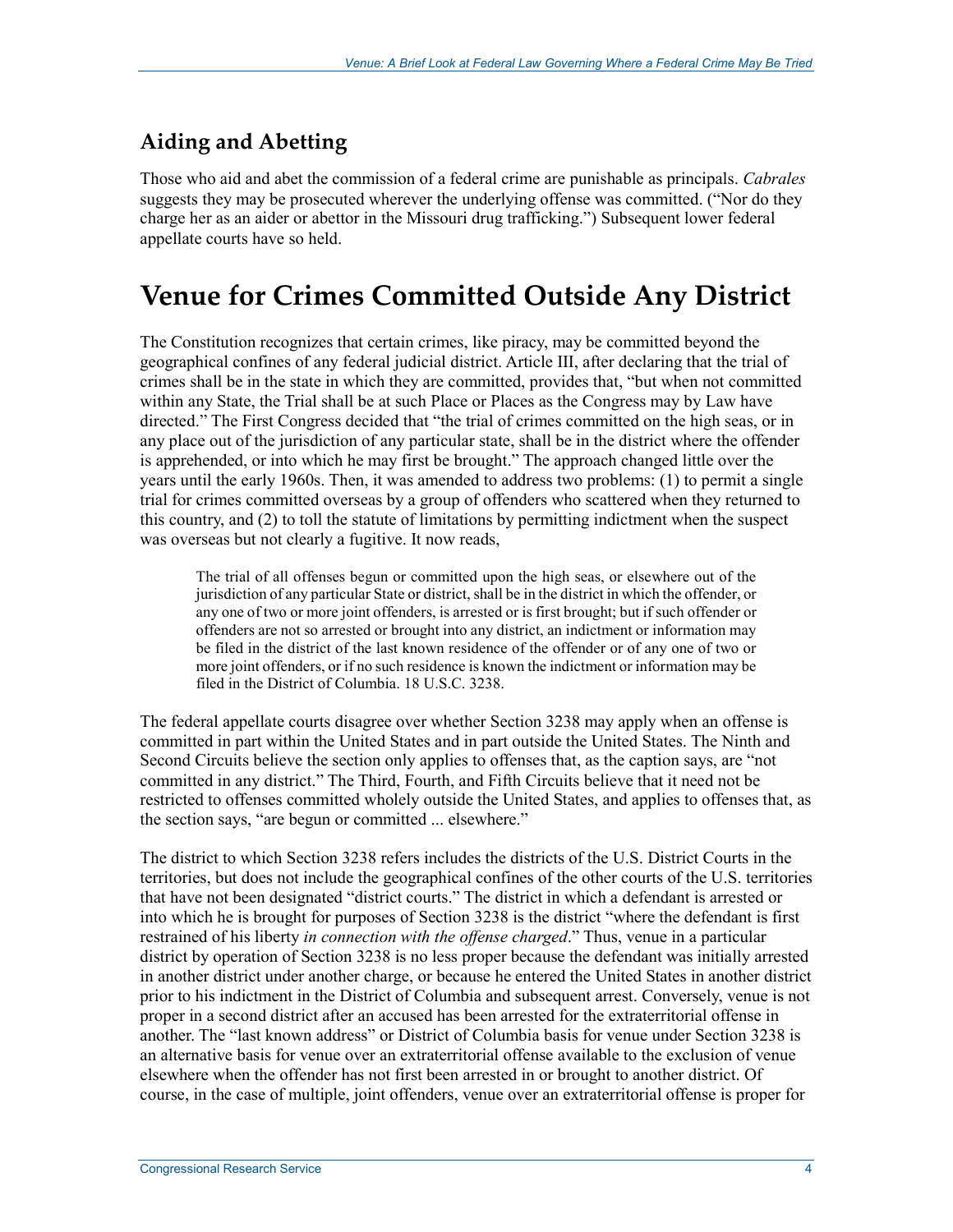all offenders in any district in which it is proper for one of them. Finally, the fact that venue may be proper elsewhere under other statutory provisions, does not preclude venue under Section 3238.

There is a second, alternative venue statute for certain espionage related cases:

The trial for any offense involving a violation, begun or committed upon the high seas or elsewhere out of the jurisdiction of any particular State or district, of—

(1) section 793, 794, 798, [espionage] or section 1030(a)(1)[obtaining classified information by unauthorized computer access] of this title;

(2) section 601 of the National Security Act of 1947 (50 U.S.C. 421)[disclosure of the identities of covert agents]; or

(3) section 4(b) or 4(c) of the Subversive Activities Control Act of 1950 (50 U.S.C. 783(b) or (c))[receipt of classified information by foreign agents];

may be in the District of Columbia or in any other district authorized by law.18 U.S.C. 3239.

Section 3238 permits the government to bring an extraterritorial espionage case in the District of Columbia *if* the offender's residence is unknown. If the offender's last address in this country is known, Section 3238 requires that the case be brought there or in the district in which the offender is first arrested or brought or any other district in which venue is otherwise proper. But without more the option to bring an extraterritorial espionage case in the District of Columbia is not necessarily available in all cases. Section 3239 changes that. It affords the government the option to bring an exterritorial espionage case in the District Columbia when it would otherwise be precluded from doing so.

Section 3239's limited history suggests proponents may have initially had something else in mind. It was enacted as Section 320909 of the Violent Crime Control and Law Enforcement Act of 1994, 108 Stat. 2127 (1994). The committee reports accompanying that legislation barely mention it; the conference report acknowledges that it comes from the Senate bill but says no more; there are no Senate reports. The Senate Select Committee on Intelligence, however, had reported out a bill with identical language, the Counterintelligence and Security Enhancements Act of 1994 (S. 2056). The committee's report indicates that the section was thought to provide a more explicit statement of extraterritorial jurisdiction rather than an expansion of venue options. This may explain why there are no reported cases under Section 3239.

# **Venue Transfers**

#### **For Prejudice**

While the Constitution promises the accused a trial in the district in which the offense was committed, it also promises him a trial by an impartial jury. To fulfill this second promise, Rule 21(a) of the Federal Rules of Criminal Procedure entitles the accused to a change of venue for trial in another district when "so great a prejudice against the defendant exists in the transferring district that the defendant cannot obtain a fair and impartial trial there."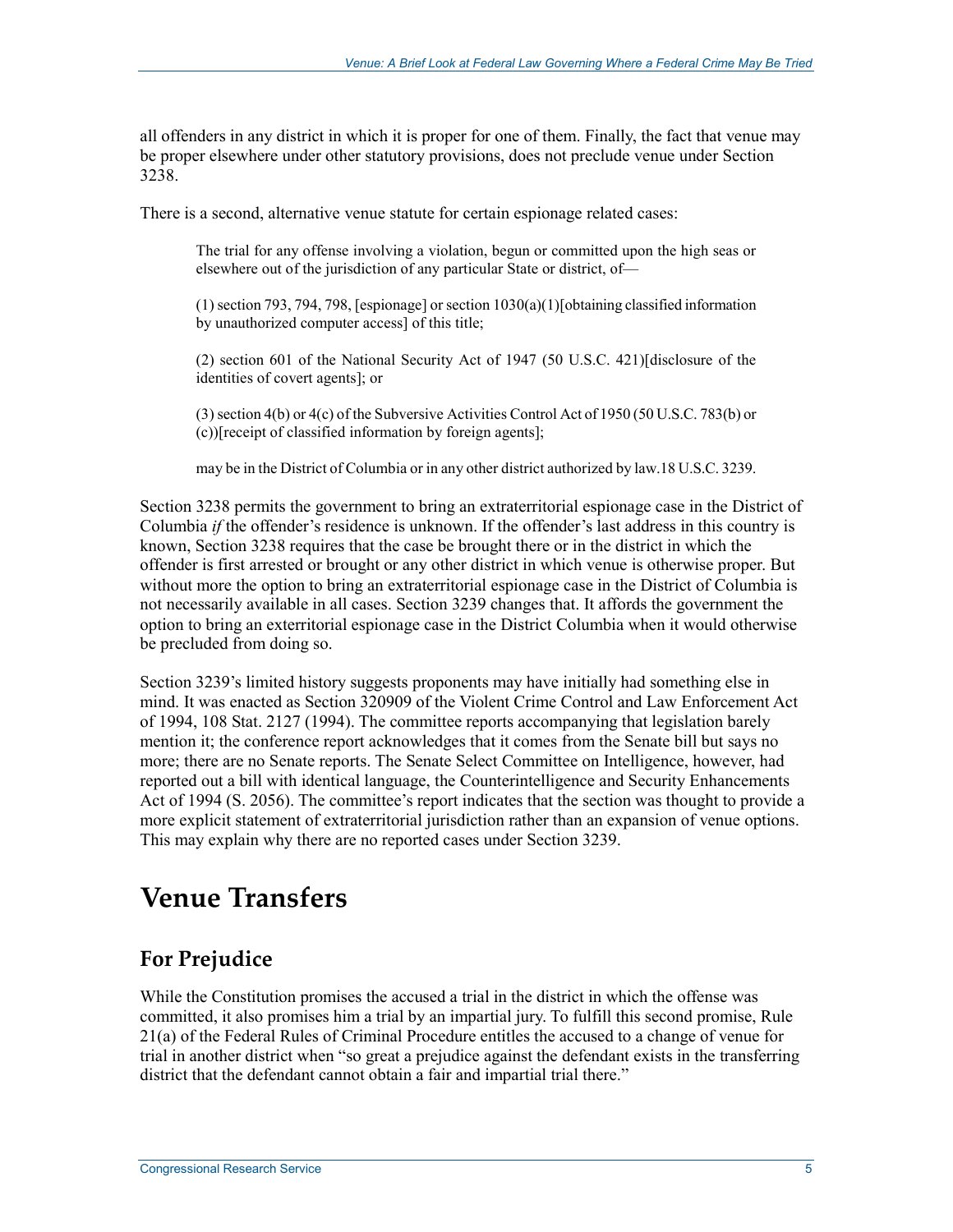Pre-trial publicity usually supplies the basis for a change of venue request under Rule 21(a). The applicable standard is a demanding one. A transfer will ordinarily only be granted when no less disruptive curative measures will suffice. To create so great a prejudice that an impartial trial is not possible, media coverage must have been pervasive, inflammatory, contemporaneous to trial, and produced a serious contamination of the jury pool. Requests for transfer under Rule 21(a) have been rejected in the face of one or more factors suggesting a fair trial was possible or had been conducted: for example, when the pool of potential jurors was large and diverse; when the coverage was less than pervasive; when the coverage had subsided between the commission or discovery of the crime or arrest of the accused and the time of trial; when the coverage was not overwhelmingly inflammatory or sensational; when prospective jurors were subject to thorough voir dire, particularly if the defendant raised no objections at the time; or when evidence suggested that an untainted jury nevertheless might be or might have been selected. In a compelling case, the court may order trial to be held elsewhere within the district under Rule 18, which allows the trial court to set the place of trial, and in a rare case may grant a change of venue.

#### **For Convenience**

Under Rule 21(b) of the Federal Rules of Criminal Procedure, "Upon the defendant's motion, the court may transfer the proceeding, or one or more counts, against that defendant to another district for the convenience of the parties, any victim, and witnesses and in the interest of justice." When weighing a motion for a transfer under Rule 21(b), the lower federal courts frequently point to the ten factors mentioned in *Platt v. Minnesota Mining & Manufacturing Co.*: (1) location of [the] defendant; (2) location of possible witnesses; (3) location of events likely to be in issue; (4) location of documents and records likely to be involved; (5) disruption of defendant's business unless the case is transferred; (6) expense to the parties; (7) location of counsel; (8) relative accessibility of place of trial; (9) docket condition of each district or division involved; and (10) any other special elements which might affect the transfer.

The motion runs to the discretion of the trial court, and the trial court's decision will only be overturned for an abuse of discretion such as a failure to apply the proper standard. The defendant bears the burden of establishing that convenience and the interests of justice compel a transfer. The cases suggest it is a difficult burden to bear. Courts often begin with the observation that, basic venue requirements having been satisfied, trial should be held where the government chooses. If the interests of the government do not trump a transfer request, the interests of the court may. Occasionally, denial of transfer request will speak in terms that seem at odds with the sentiments that led to drafting of the venue provisions in Article III and the Sixth Amendment.

#### **For Plea and Sentencing**

Defendants who wish to waive their right to trial may petition the court in the district in which they have been charged for a change of venue, for sentencing purposes, to the district in which they are being held or are present. By definition, the rule requires the pendency of an indictment, information, or complaint in the district from which the accused seeks a transfer of venue. Prosecutors in both districts must concur. Should the defendant subsequently fail to plead as agreed or should the receiving court refuse to accept the plea, the transfer is revoked. Juveniles who wish to waive federal delinquency proceedings enjoy similar benefits.